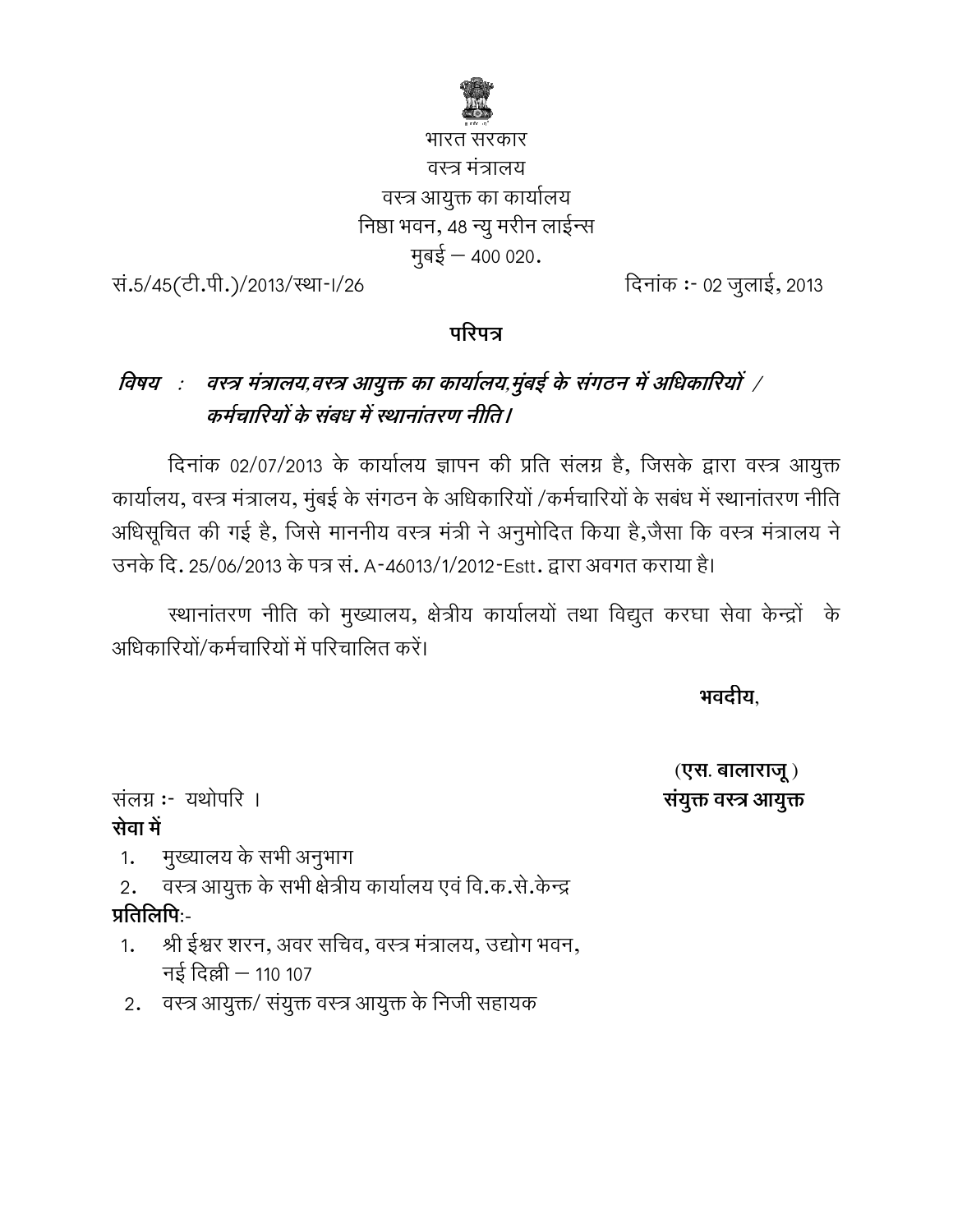

भारत सरकार वस्त्र मंत्रालय वस्त्र आयुक्त का कार्यालय निष्ठा भवन, 48 न्यु मरीन लाईन्स मुबई - 400 020.

सं.5/45(टी.पी.)/2013/स्था-।/26

दिनांक :- 02 जूलाई,2013

#### कार्यालय ज्ञापन

# विषय ः वस्त्र मंत्रालय,वस्त्र आयुक्त का कार्यालय,मुंबई के संगठन में अधिकारियों / कर्मचारियों के संबध में स्थानांतरण नीति।

वस्त्र आयुक्त के कार्यालय के संगठन के अधिकारियों /कर्मचारियों के संबध में स्थानांतरण नीति निम्नानुसार होगी:-

- निदेशक एवं उप-निदेशक के स्तर के अधिकारियों का कार्यकाल एक विशिष्ट स्टेशन  $1<sub>1</sub>$ (स्थान) पर 4(चार) वर्ष का होगा ।
- सहायक निदेशक एवं तकनीकी अधिकारी के स्तर के अधिकारियों का कार्यकाल एक  $2.$ विशिष्ट स्टेशन (स्थान) पर 5(पाँच) वर्ष का होगा।
- उपरोक्त श्रेणियों के अलावा समूह 'ग' एवं समूह 'ख' के कर्मचारियों को सामान्यतः  $3.$ अनुभागों / एक ही स्थान (Same station) के कार्यालयों में बारी-बारी से बदला जाएगा, अर्थात, विशिष्ट कार्यालय/अनुभाग/शाखा/सेल में 5 वर्ष पूर्ण करने के पश्चात उनको आबंटित किए गए कार्य को बदला जाएगा तथा उक्त को स्थानातंरण नहीं माना जाएगा। यद्यपि, अनिवार्यता एवं परिणामी रिक्तियों के आधारपर, 10 वर्ष का कार्यकाल पूर्ण करने के पश्चात उनके स्थानांतरण पर विचार किया जाएगा ।
- 4. संवेदनशील जगहों पर कार्यरत अधिकारियों / कर्मचारियों को केन्द्रीय सतर्कता आयोग के निदेशानुसार प्रत्येक 3 वर्षों में बदला जाएगा ।
- 5. पदोन्नति पर अधिकारी को उसी जगह रखा जाएगा जहाँ वह वर्तमान में तैनात है, बशर्ते कि वहां पर रिक्त हो तथा उसने वर्तमान विद्यमान पद पर निर्धारित रहने की अवधि पूर्ण नही की हो ।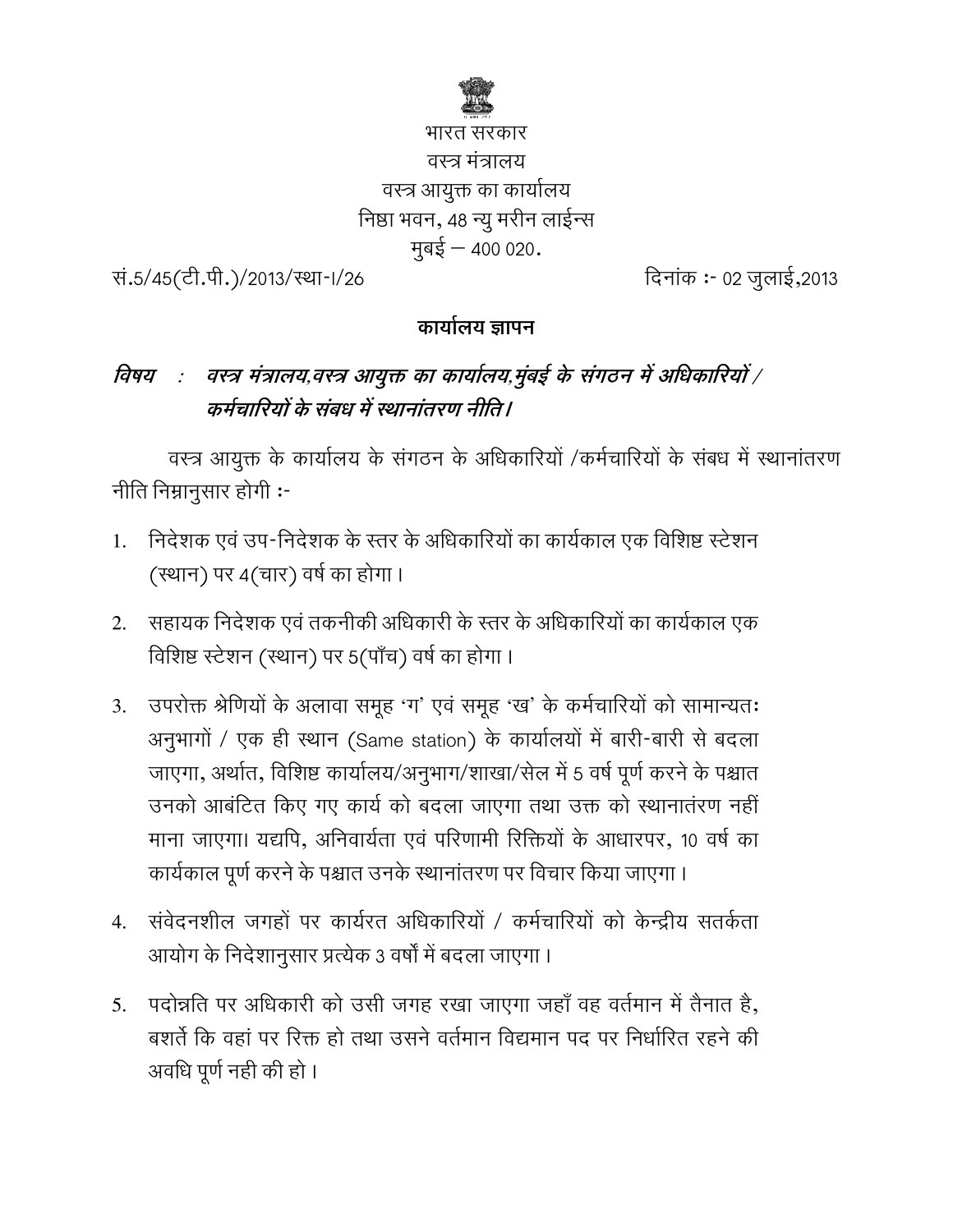- 6. यदि अधिकारियों को एक ही कार्यालय (Same Office) के अनुभागों में, यथा, विशिष्ट अनुभाग / शाखा/सेल में बारी - बारी से बदला जाता है तो उन्हें आबंटित किए गए कार्य के बदलाव को स्थानांतरण नहीं माना जाएगा।
- नए स्टेशन (स्थान) में कार्यग्रहण करने के 2 वर्ष के पश्चात ही स्थानांतरण हेतू किए 7. गए अनुरोध पर विचार किया जाएगा । 15 (पंद्रह) दिनों से अधिक छुट्टी की अवधि को उक्त सेवा अवधि की गणना करते समय नही गिना जाएगा।
- जिस अधिकारी / कर्मचारी की सेवानिवृत्ती हेतु 2 वर्ष की सेवा शेष हो ,वे 8. स्थानांतरण नीति के अंतर्गत नहीं आएंगे , जब तक वे स्वयं स्थानांतरण हेतू अनूरोध नहीं करते हैं ।
- वि.क.से. केन्द्रों के अलावा किसी अन्य कार्यालय से स्थानांतरण, वर्ष में प्रत्येक 9. कार्यालय में उपरोक्त क्र. सं. 1 एवं 2 की काडर क्षमता के 25% तक सीमित होगा, अन्यथा कुछ महत्वपूर्ण अनुभागों/ संगठन के कार्यालय के सूचारू कामकाज की निरंतरता एवं यात्रा व्यय के बजट को प्रभावित करेगा।
- 10. विशिष्ट स्टेशन (स्थान) पर लंबी अवधि से तैनात व्यक्तियों के स्थानांतरण पर पहले विचार किया जाएगा तथा अन्यों का अवरोही क्रम में (in descending order) विचार किया जाएगा।
- 'कार्यकाल' अनुमेय रहने की अधिकतम अवधि दर्शाता है। अपवादात्मक) मामलों में 11. उपरोक्त निर्धारित कार्यकाल से अधिक /पहले किसी अधिकारी को जन – हित में रखे रहने / स्थानांतरण को यदि वांछित समझा जाए तो ऐसे रखे रहने / स्थानांतरण को लिखित रूप में कारण देते हुए वस्त्र आयुक्त के अनुमोदन के साथ विचार किया जाएगा।
- निदेशकों / उप-निदेशकों, सहायक निदेशकों एवं तकनीकी अधिकारियों के 12. स्थानांतरण को अनुमोदन देने हेतू वस्त्र आयुक्त सक्षम प्राधिकारी है तथा समूह 'ख' एवं 'ग' के अन्य अधिकारियों /कर्मचारियों हेतु प्रशासन अनुभाग के प्रभारी संयुक्त वस्त्र आयुक्त सक्षम प्राधिकारी है।